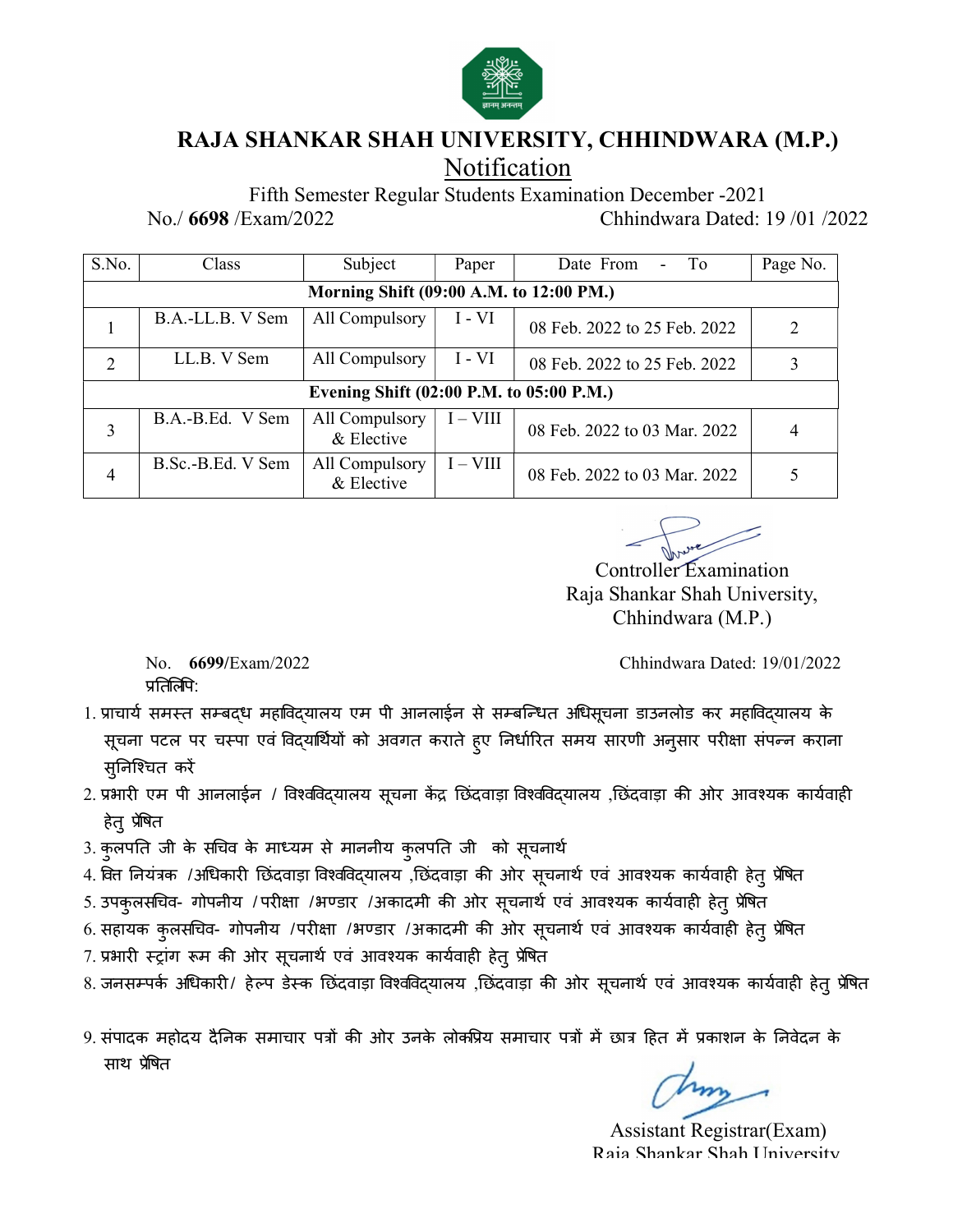

# Time Table for LL.B. Fifth Semester Affiliated Colleges/ Regular Students Time: - 09:00 A.M. to 12:00 PM.

| Date       | Day     | Paper        | Title of the Paper                                           | Remark |
|------------|---------|--------------|--------------------------------------------------------------|--------|
| 08/02/2022 | Tuesday | I            | Civil Procedure Code - I                                     |        |
| 11/02/2022 | Friday  | $\mathbf{I}$ | Family Law – II (Muslim<br>Law)                              |        |
| 15/02/2022 | Tuesday | III          | Principles of Taxation<br>Law                                |        |
| 18/02/2022 | Friday  | IV           | Social Security and other<br>Labour Legislation              |        |
| 22/02/2022 | Tuesday | $\mathbf{V}$ | Professional Ethics and<br>Professional Accounting<br>System |        |
| 25/02/2022 | Friday  | VI           | Criminology & Penology                                       |        |

Inve

Controller Examination Raja Shankar Shah University, Chhindwara (M.P.)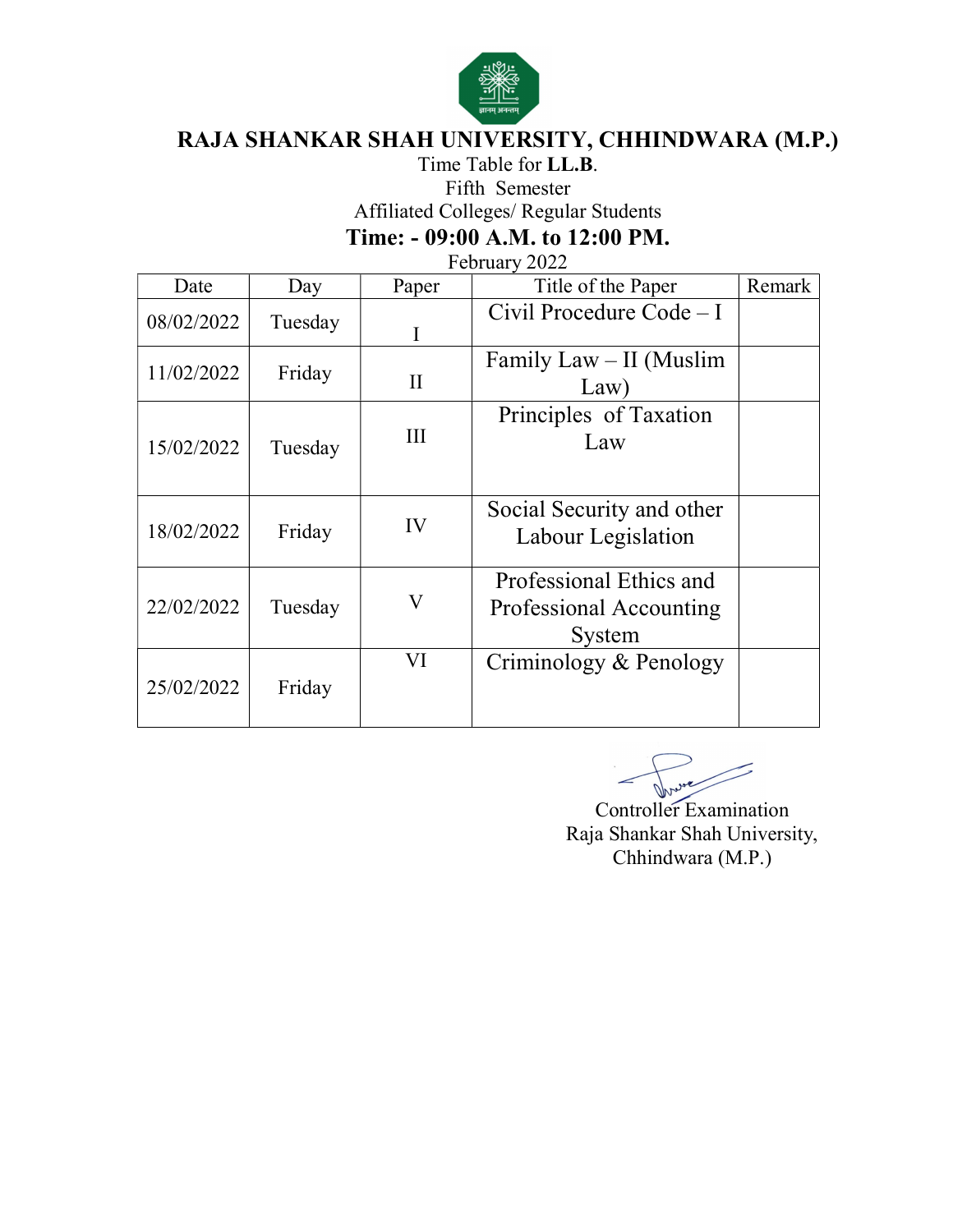

Time Table for **B.A.- LLB**<br>Fifth Semester

Affiliated Colleges/ Regular Students

Time: - 09:00 A.M. to 12:00 PM.

| Date       | Day     | Paper    | Title of the Paper                     | Remark |
|------------|---------|----------|----------------------------------------|--------|
| 08/02/2022 | Tuesday | I        | Political Science-V (Major)            |        |
| 11/02/2022 | Friday  | $\rm II$ | Hindi Language                         |        |
| 15/02/2022 | Tuesday | Ш        | Environmental Law                      |        |
| 18/02/2022 | Friday  | IV       | Labour & Industrial Law $-I$           |        |
| 22/02/2022 | Tuesday | V        | Law of Crimes–I (Indian<br>Penal Code) |        |
| 25/02/2022 | Friday  | VI       | <b>Intellectual Property</b>           |        |

Controller Examination Raja Shankar Shah University, Chhindwara (M.P.)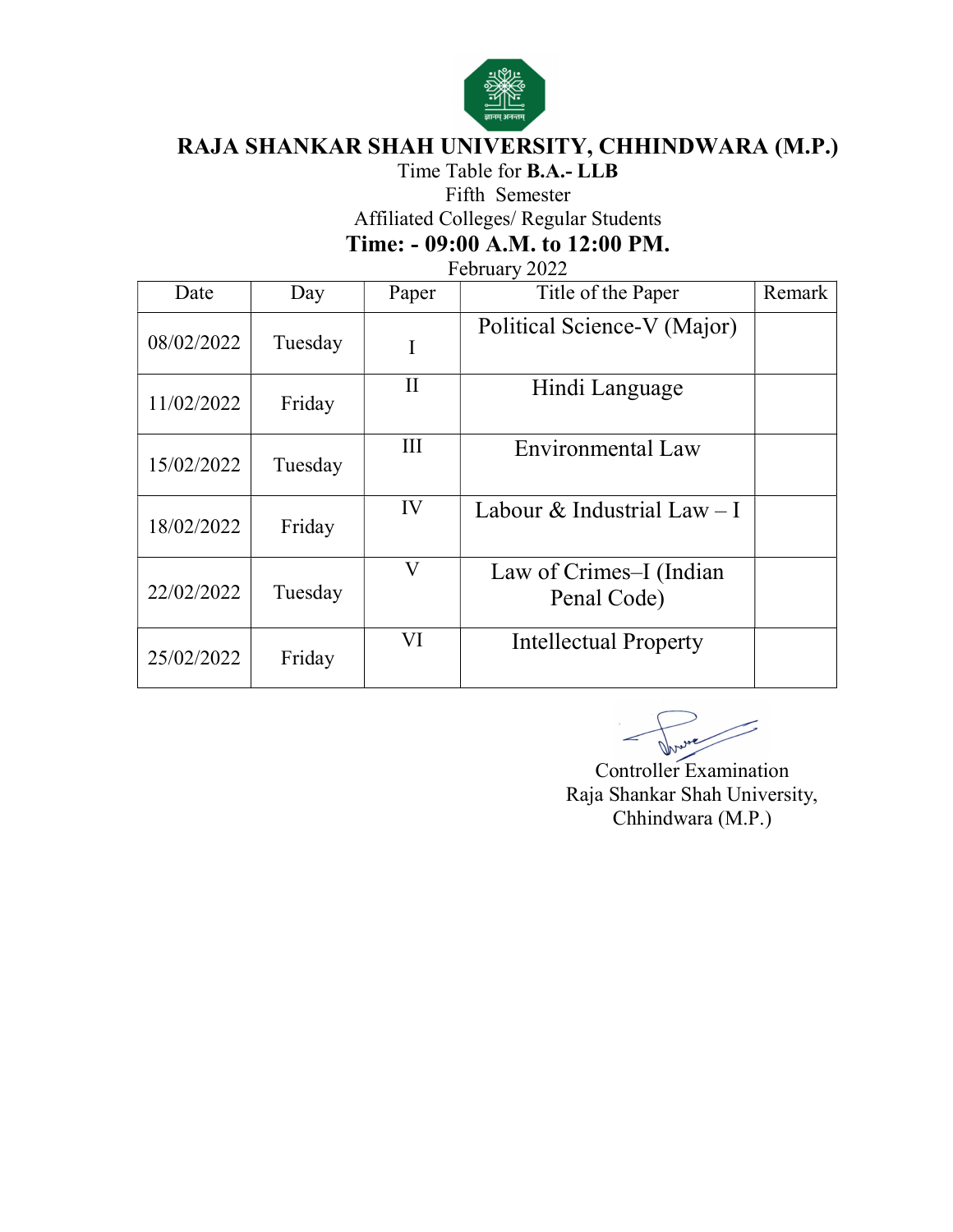

# Time Table for **B.A.- B.Ed.**<br>Fifth Semester Affiliated Colleges/ Regular Students Time: - 02:00 P.M. to 05:00 P.M.

| Date       | Day      | Paper        | Title of the Paper                  | Remark |
|------------|----------|--------------|-------------------------------------|--------|
| 08/02/2022 | Tuesday  | $\mathbf I$  | <b>Entrepreneurship Development</b> |        |
|            | Friday   | $\mathbf{I}$ | Elective: I- Hindi Literature       |        |
| 11/02/2022 |          |              | Elective: I- English Literature     |        |
|            |          |              | Elective: I- Sanskrit Literature    |        |
| 15/02/2022 | Tuesday  | III          | Elective: II - History              |        |
|            |          |              | Elective: II - Geography            |        |
| 18/02/2022 |          | IV           | Elective: III - Economics           |        |
|            | Friday   |              | Elective: III - Political Science   |        |
| 22/02/2022 | Tuesday  | V            | P.C. I - Social Science             |        |
|            | Friday   | VI           | P.C. II - Language: Hindi           |        |
| 25/02/2022 |          |              | P.C. II - Language: English         |        |
|            |          |              | P.C. II - Language: Sanskrit        |        |
| 28/02/2022 | Monday   | <b>VII</b>   | Assessment for Learning II          |        |
| 03/03/2022 | Thursday | <b>VIII</b>  | <b>Basic in Education</b>           |        |

Controller Examination Raja Shankar Shah University, Chhindwara (M.P.)